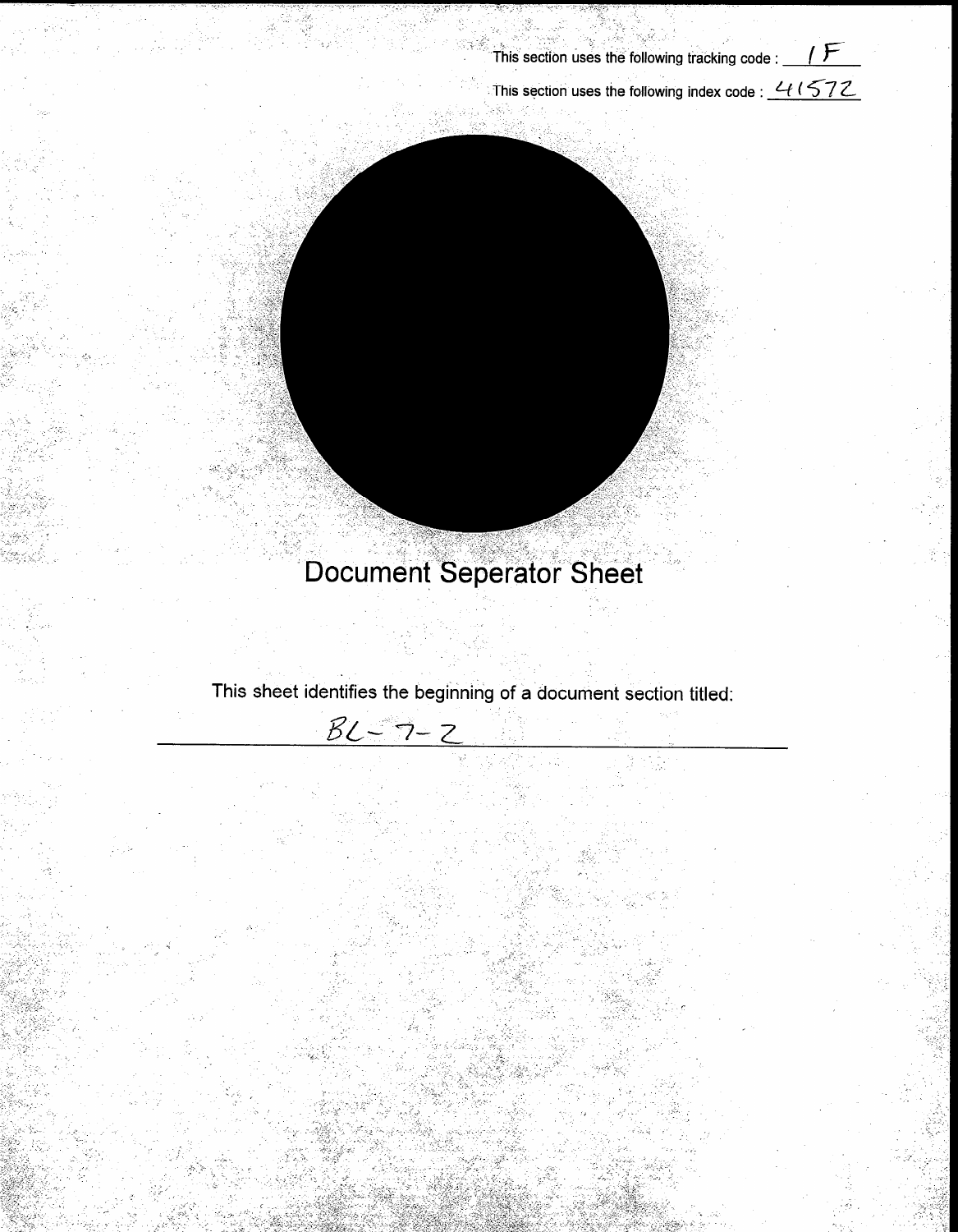|          |                                                                  | <b>APPROVED</b><br>by the Board of Directors of<br>ilhe Metropolitan Water District<br>of Southern California<br>at its meeting held                             | 41572           |
|----------|------------------------------------------------------------------|------------------------------------------------------------------------------------------------------------------------------------------------------------------|-----------------|
|          | <b>MWD</b><br>METROPOLITAN WATER DISTRICT OF SOUTHERN CALIFORNIA | 1995<br><b>SEP</b><br><b>EXECUTIVE SECRETAR</b>                                                                                                                  | '-2             |
|          |                                                                  |                                                                                                                                                                  | August 29, 1995 |
| To:      | <b>Board of Directors</b>                                        | (Engineering and Operations Committee-Action)<br>(Finance and Insurance Committee-Action)                                                                        |                 |
| From:    | General Manager                                                  |                                                                                                                                                                  |                 |
| Subject: |                                                                  | Appropriation No. 717 in the Amount of \$680,000 to Expend Budgeted Funds to<br>Finance All Estimated Costs for Improvement of the Lake Perris Pumpback Facility |                 |

## **RECOMMENDATION:**

That the General Manager be authorized to have all work performed for Improvement of the Lake Perris Pumpback Facility.

Authorize Appropriation No. 717 in the amount of \$680,000 from the Pay-As-You-Go Fund , to expend budgeted funds to finance all estimated costs for improvement of the Lake Perris Pumpback Facility.

 $\ddot{\phantom{a}}$ John R. Wodraska General Manager Submitted by: Gary M. Snyder Chief Engineer Concur: John R. Wodraske General Manager (Jim:aj/08 175) (perris-3.ac Attachment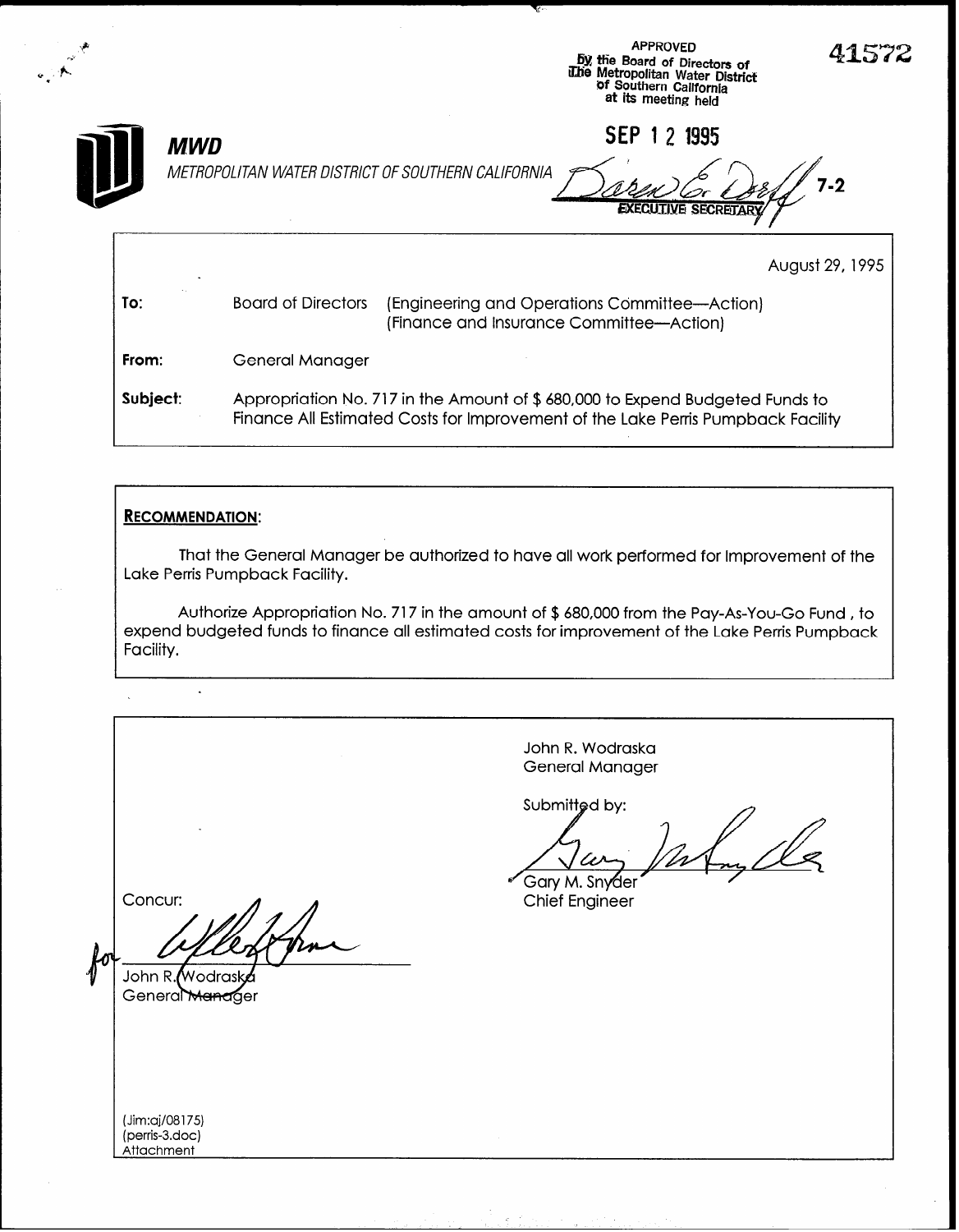

 $\hat{\vec{z}}$ 

 $\ddot{\phantom{a}}$ 

 $\bar{\mathbf{v}}$ 

ر<br>من

è.

- 大学教授

に動画 さい

 $\mathcal{A} \neq \mathcal{B}$  .

्रके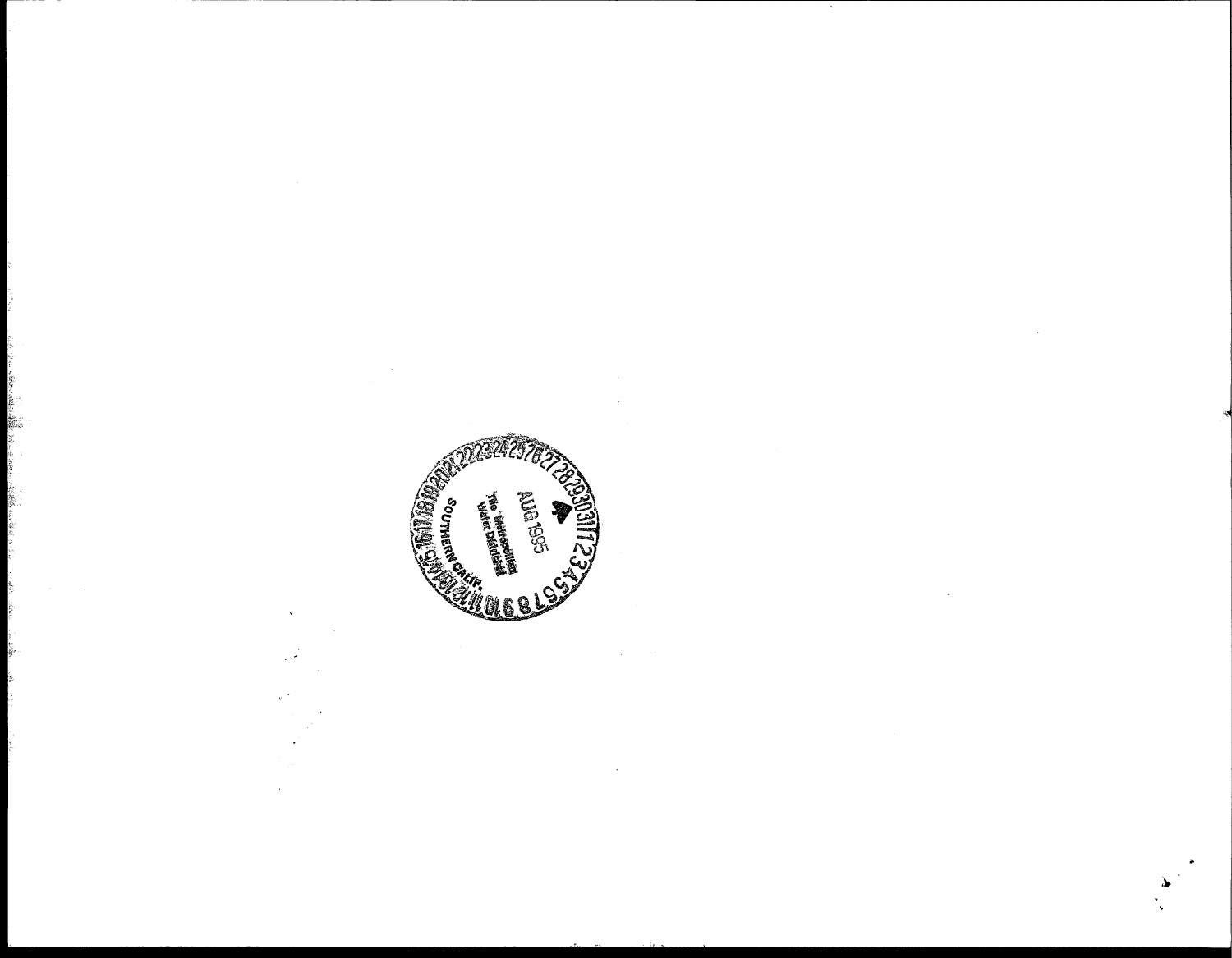| <b>CAPITAL FUNDING REQUEST</b>                                                                                                                          |                                                        |                                   |                                  |                          |  |  |  |
|---------------------------------------------------------------------------------------------------------------------------------------------------------|--------------------------------------------------------|-----------------------------------|----------------------------------|--------------------------|--|--|--|
| <b>PROJECT NAME:</b>                                                                                                                                    | LAKE PERRIS PUMPBACK IMPROVEMENT                       |                                   |                                  |                          |  |  |  |
| <b>APPROPRIATION NO.:</b><br>717                                                                                                                        |                                                        | <b>FUNDING REQUEST</b><br>$No.$ : | <b>NEW</b>                       | <b>AMOUNT: \$680,000</b> |  |  |  |
| <b>SOURCE OF FUNDS:</b>                                                                                                                                 | PAY-AS-YOU-GO FUND                                     |                                   |                                  |                          |  |  |  |
| FY 95-96<br>$NO$ $\Box$<br><b>BUDGET:</b>                                                                                                               | $Y_{ES}$ $\mathbb{Z}$ $*_{SEE}$<br><b>ATTACHMENT A</b> | @\$1,443,800                      | Capital<br>Program               | Page No.<br>Reference:   |  |  |  |
| <b>Project Justification and Type:</b><br>図<br>meet water demands<br>mandated by law<br>$\Box$<br>asset protection/risk mgt.<br>cost avoidance<br>Other |                                                        |                                   | new facility<br>凶<br>improvement | replacement<br>expansion |  |  |  |

#### PROJECT DESCRIPTION :

Completion of construction of Expansion No. 2 of the Henry J. Mills Filtration Plant is anticipated in October, 1996. With completion of the expansion, the Mills plant will have a capacity of 500 cfs. The plant receives its major source of raw water from DWR's Santa Ana Valley Pipeline (SAVPL). Its only other source of raw water is through the Perris Pumpback Facility. The Pumpback Facility uses four 700 HP electric-driven pumps, and 500 HP and 1000 HP diesel-driven emergency standby pumps to push water northerly up the SAVPL to the Mills plant when the upper reach of the SAVPL is out of service. Power to operate the four electric-driven pumps is currently supplied from a single source.

Currently, the Pumpback Facility can supply about 150 cfs of non-emergency water (without the diesel-driven pumps) from Lake Perris or 95 cfs from the Colorado River Aqueduct. Due to concerns regarding the availability of State Project water during planned or unplanned outages of the SAVPL, a study to provide an alternative supply of water to the Mills plant was performed. Flow Science, Inc. assisted the District staff in hydraulic analyses in support of the study. The study resulted in a downsizing of the project from an estimated \$8.1 million in the Fiscal Year 1994/95 Capital Program to \$2.9 million in the Fiscal Year 1995/96 Capital Program. Additionally, by applying value engineering principles and techniques, it was determined that the existing Pumpback Facility could meet present and future needs for at least five years, that a proposed discharge pipeline could be eliminated, and that installation of additional electric pumps, motors, and surge tank could be delayed. The delay in installation of new electric pumps, motors and surge tank reduces the initial funding required to the requested \$680,000.

,'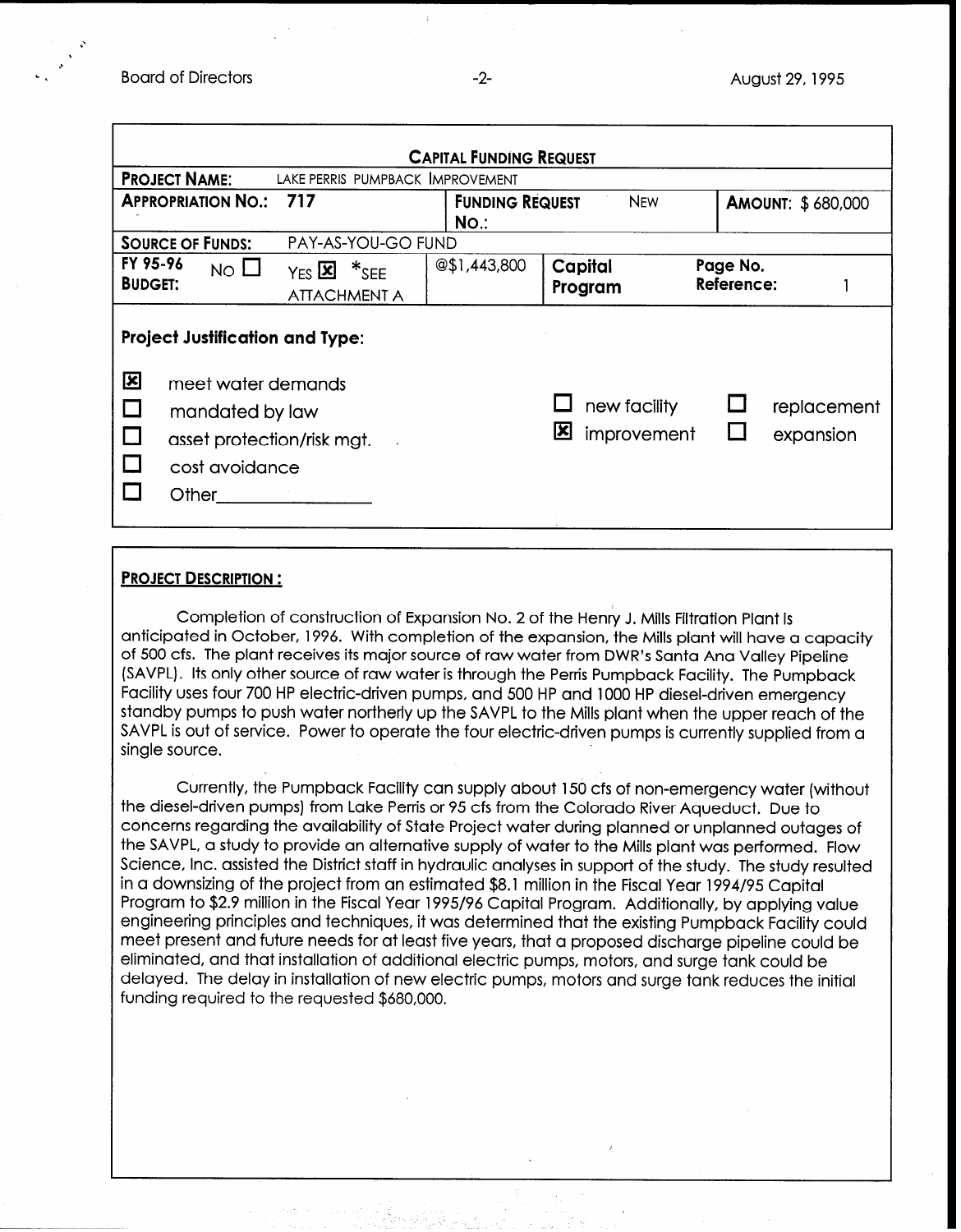It is proposed, based upon the recommendations resulting from the study, to instead increase the electrical reliability of the Pumpback Facility by installing an electrical backup source line from a different substation, and an automatic switchgear which provides switching between two power sources in the event of a power outage from the primary source. Controls and monitoring equipment are proposed to be installed at the Mills plant to remotely control the facility. Metropolitan will perform design, construction and installation with the exception of some electrical construction which will be handled by Southern California Edison, the sole source of power available in this area. Metropolitan will fully test, troubleshoot and commission the final system. Design is anticipated to be complete by December, 1995, with commissioning of the Facility by mid-l 996.

Class One: Projects directly related to delivery of water, required for health and safety, or mandated by governmental requirements.

#### BENEFIT:

The proposed project will increase the reliability of an alternative source of water to the Mills plant in the event of a power outage of the primary electrical supply.

| <b>PROJECT PLAN:</b>                            |    |                  |                         |                               |      |      |  |
|-------------------------------------------------|----|------------------|-------------------------|-------------------------------|------|------|--|
| <b>PHASE</b>                                    |    | COST             |                         | 1994                          | 1995 | 1996 |  |
| <b>STUDY</b>                                    | S. | 110,000          | 100%<br><b>COMPLETE</b> | \$110,000 SPENT               |      |      |  |
| <b>DESIGN</b>                                   | \$ | 82,000           | 0% COMPLETE             | \$0 SPENT                     |      |      |  |
| <b>CONSTRUCTION</b>                             |    | \$400,000        | 0% COMPLETE             | \$0 SPENT                     |      |      |  |
| <b>ACCEPTANCE TESTING</b><br><b>CONTINGENCY</b> | \$ | 10,000<br>78,000 | 0% COMPLETE             | \$0 SPENT                     |      |      |  |
| <b>TOTAL</b>                                    |    | \$680,000        |                         | 10% COMPLETE; \$110,000 SPENT |      |      |  |

### ALTERNATIVES TO PROPOSED ACTION:

The alternative to this proposed action is to continue to risk having a water supply backup facility that might not be operable if a power grid fails, resulting in decreased system reliability, decreased hours of operation, and the inability to meet treated water demands of member agencies in the Mills service area during a prolonged outage of DWR's Santa Ana Valley Pipeline.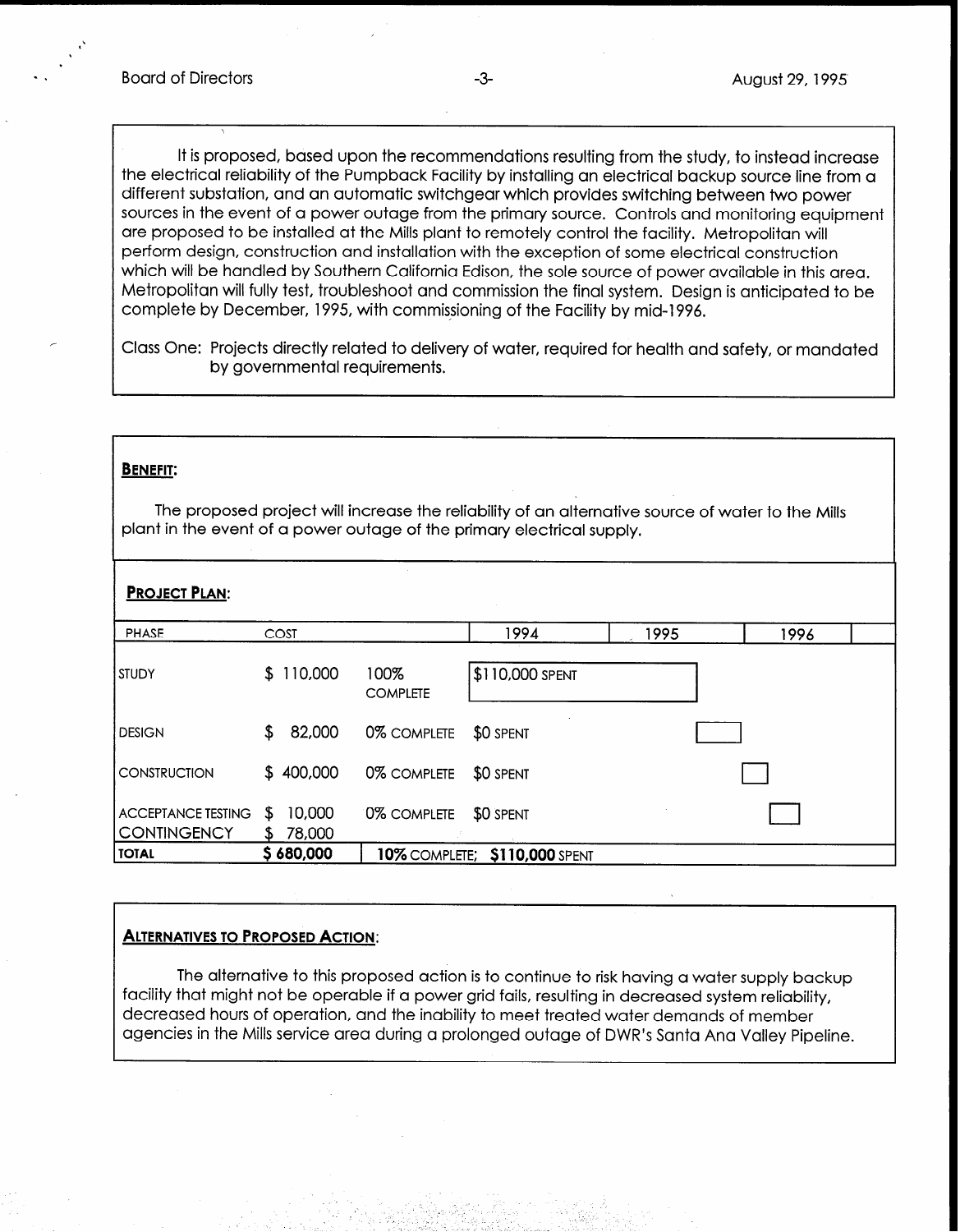# CEQA COMPLIANCE / ENVIRONMENTAL DOCUMENTATION

The proposed action is categorically exempt from the provisions of the California Environmental Quality Act (CEQA) in that it consists of the minor alteration of existing public facilities involving negligible expansion of use beyond that previously existing and the construction of new, small facilities (CEQA State Guidelines, Sections 15301 and 15303).

| <b>FINANCIAL ANALYSIS (NEW PROJECTS ONLY)</b>                                      |                                    |                                 |    |                                                 |                            |                                     |                        |                  |                                                          |
|------------------------------------------------------------------------------------|------------------------------------|---------------------------------|----|-------------------------------------------------|----------------------------|-------------------------------------|------------------------|------------------|----------------------------------------------------------|
| <b>EVALUATION PERIOD:</b><br>1 YEAR                                                |                                    |                                 |    |                                                 |                            |                                     |                        |                  |                                                          |
| А.                                                                                 | PROJECTED COSTS (CAPITAL AND O&M): |                                 |    |                                                 |                            |                                     |                        |                  |                                                          |
| <b>LABOR</b><br><b>PROFESSIONAL SERVICES</b><br><b>OTHER</b><br><b>CONTINGENCY</b> | <b>THROUGH</b><br>FY 94/95<br>\$   | 63,000<br>12,000<br>35,000<br>0 |    | FY 95/96<br>\$108,000<br>O<br>384,000<br>78,000 | FY 96/97<br>\$             | 0<br>0<br>0<br>0                    | <b>OUT YEARS</b><br>\$ | Ω<br>0<br>0<br>0 | <b>TOTAL</b><br>\$171,000<br>12,000<br>419,000<br>78,000 |
| <b>TOTAL</b>                                                                       |                                    | \$110,000                       |    | \$570,000                                       |                            | 0                                   |                        | $\mathbf 0$      | \$680,000                                                |
| <b>PROJECTED SAVINGS:</b><br>В.                                                    | FY 94/95                           |                                 |    | FY 95/96                                        | FY 96/97                   |                                     | <b>OUT YEARS</b>       |                  | <b>TOTAL</b>                                             |
| <b>LABOR/ADDITIVES</b><br><b>PROFESSIONAL SERVICES</b><br><b>OTHER</b>             | \$                                 | 0<br>0<br>0                     | \$ | 0<br>0<br>0                                     | \$                         | $\mathsf{O}^{\mathsf{c}}$<br>0<br>0 | \$                     | 0<br>0<br>0      | \$<br>0<br>0                                             |
| <b>TOTAL</b>                                                                       |                                    | 0                               |    | $\mathbf 0$                                     |                            | 0                                   |                        | 0                | 0                                                        |
| C. Difference (B-A)                                                                |                                    | \$(110,000)                     |    | \$ (570,000)                                    |                            | 0                                   |                        | 0                | \$(680,000)                                              |
| <b>D. Cumulative Difference</b>                                                    |                                    | \$(110,000)                     |    | \$(680,000)                                     |                            | 0                                   |                        | 0                | \$ (680,000)                                             |
| Payback Period:<br>N/A                                                             |                                    |                                 |    |                                                 | Estimated Life of Project: |                                     |                        | 30 Years         |                                                          |

\_ .I--. I, . :a' . ,\_ '-- \_~ -.